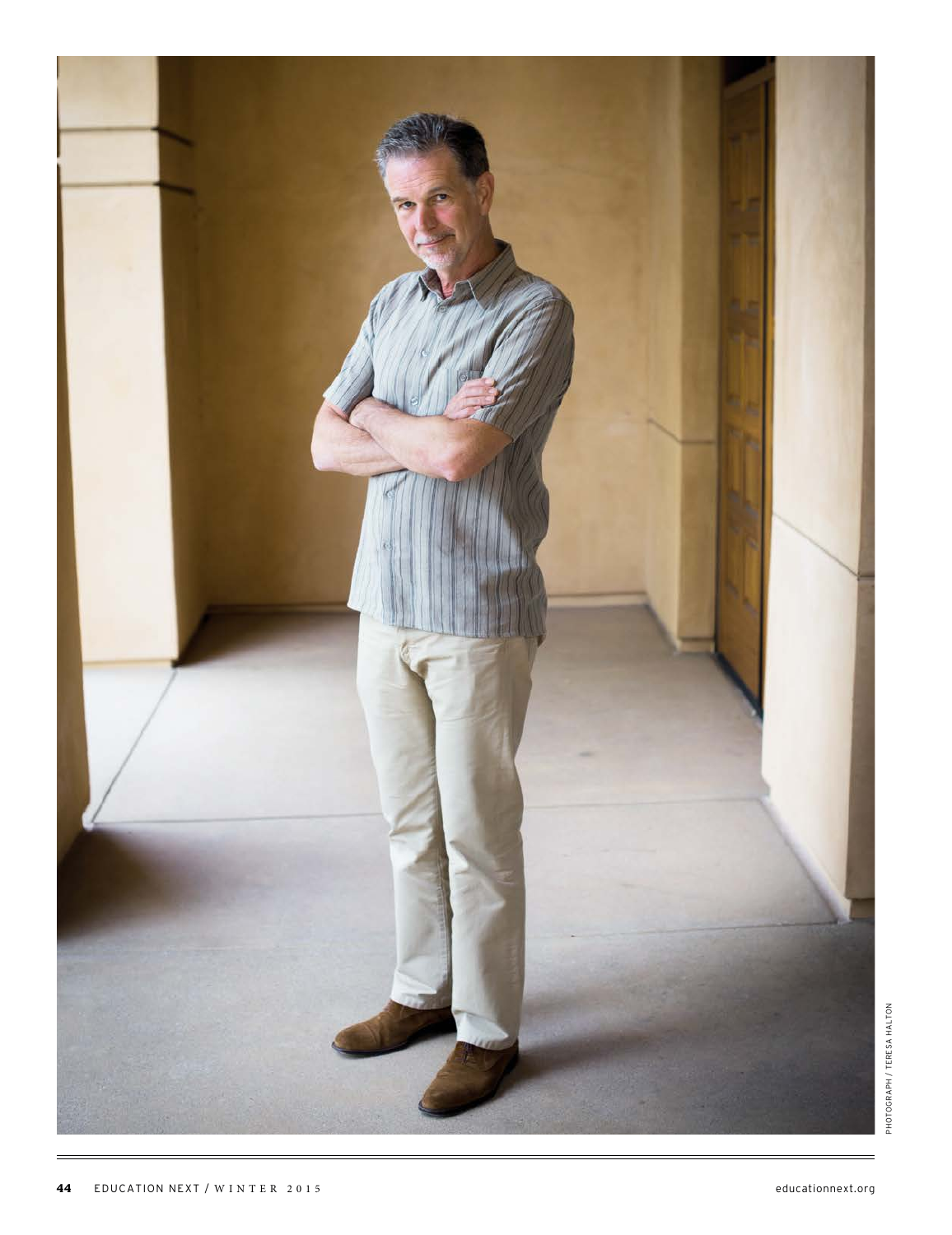**interview**

# **Disrupting the Education Monopoly**

A conversation with **Reed Hastings**

by JOANNE JACOBS

**NETFLIX CEO REED HASTINGS** has given millions of dollars to start charter schools. He's put millions more into developing education software to personalize learning. But he doesn't just give money. He makes things change. And he is not a fan of school boards.

The high-tech billionaire—he hit the "b" this year, according to Forbes—led and financed a 1998 campaign that forced the California legislature to liberalize its restrictive charter law. He served on the California Board of Education for four years. Hastings provided start-up funding for the Aspire Public Schools charter network and helped start and fund EdVoice, a lobbying group, and the NewSchools Venture Fund, which supports education entrepreneurs.

He's given money to Sal Khan of Khan Academy to develop teaching videos—and a dashboard to track student progress—used in the U.S. and around the world. Hastings also supports Rocketship Education, which blends adaptive learning on computers with teacher-led instruction. He's on the board of the California Charter Schools Association; the KIPP Foundation; DreamBox Learning, an education technology company; and the Pahara Institute, which provides fellowships to education leaders. On the business side, he served on Microsoft's board until 2012 and is now on Facebook's board.

In 2012, Hastings and his wife, Patty Quillen, joined the Giving Pledge, promising to donate most of their wealth to charity. They live with their two teenage children in Santa Cruz, a laid-back beach town.

Hastings has kept his day job. At 54, he has gray hair and a youthful goatee. Casually dressed in Silicon Valley style, he roves the Netflix complex in Los Gatos.

The company is a model of disruptive innovation. Hastings and co-founder Marc Rudolph came up with a new idea in 1997: DVDs by mail for a monthly charge, with no late fees. Competitors who couldn't adapt quickly, that is, Blockbuster, went out of business.

But Hastings disrupted his own company in 2011 and nearly destroyed it. Eager to move to streaming video, he raised prices and announced Netflix would spin off DVD rentals. In four months, the company lost 800,000 subscribers. Its stock price crashed.

Hastings canceled the spinoff, admitted his mistakes, and rebuilt Netflix. The stock price is higher than ever. The number of subscribers has doubled. The company is now producing its own content, including such hit shows as House of Cards and Orange Is the New Black.

## **"I'm not good at following orders"**

Hastings grew up primarily in Washington, D.C. He attended both public and private schools, then majored in math at Bowdoin. He planned to join the Marine Corps, but a summer boot camp showed he wasn't cut out for military discipline. "I'm not good at following orders," he says with a smile. Instead, he volunteered for the Peace Corps. Assigned to Swaziland, he taught math and worked on community projects such as building a water tank and keeping bees. He loved the flexibility. "There were no rules at all. Just use your initiative."

His 9th-grade students "had very uneven preparation," he recalls. "Many were very committed to their education but their poverty made it hard." Any new teacher learns a lot in the first few years, Hastings says. He learned that "you have to connect with kids."

After the Peace Corps, Hastings earned a master's degree at Stanford, specializing in artificial intelligence. He went to work in high tech, then started Pure Software. The company went public in 1995, making Hastings a multimillionaire.

"I didn't really want to buy yachts," Hastings told the Wall Street Journal in 2008. "I started looking at education, trying to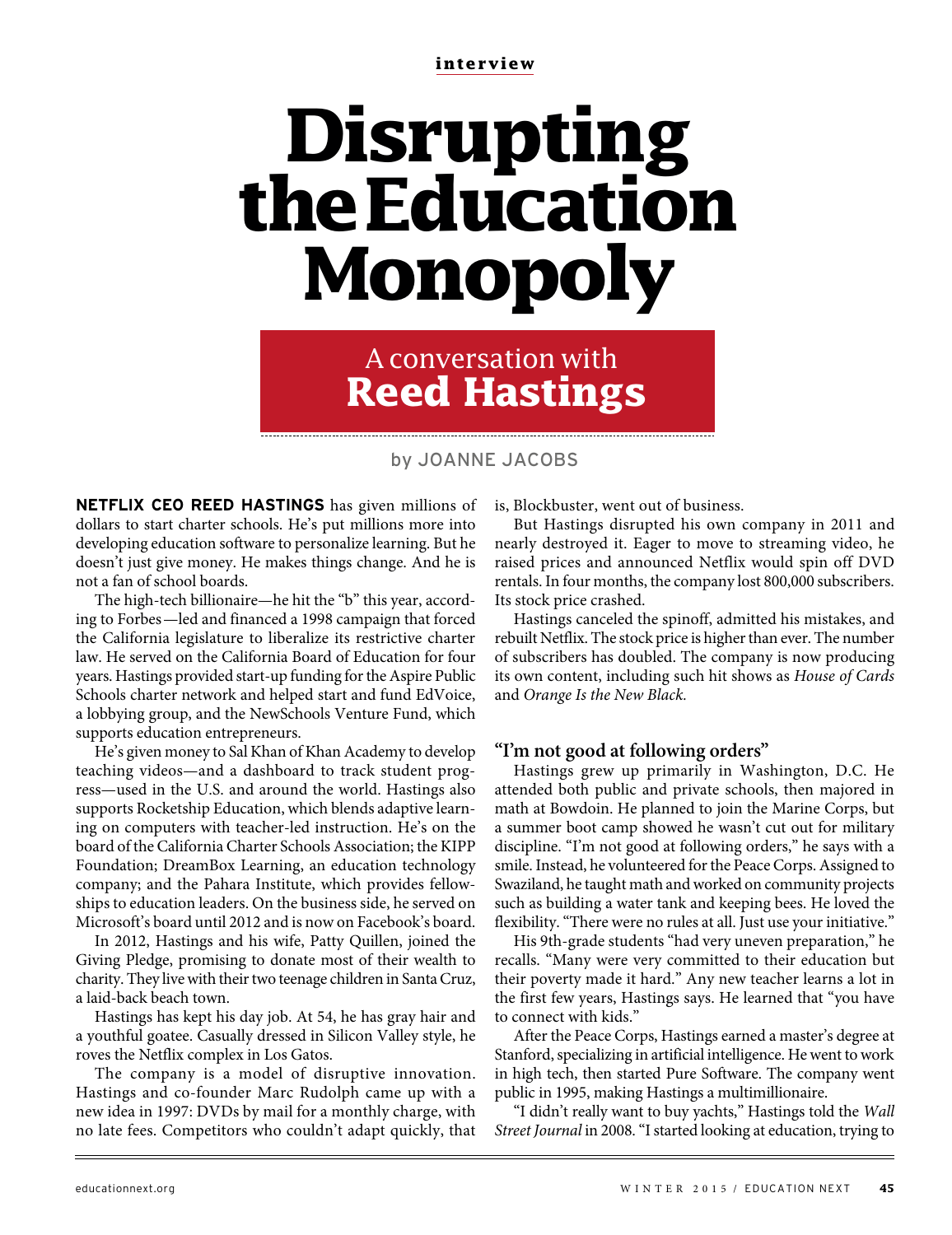## **interview** HASTINGS JACOBS

figure out why our education is lagging when our technology is increasing at great rates and there's great innovation in so many other areas—health care, biotech, information technology, moviemaking. Why not education?"

He decided not to "give a little bit here and there," Hastings says. "My philosophy is to focus on one thing and try to do it really well." His thing, he decided, would be improving K–12 education. But how?

As an entrepreneur, Hastings was intrigued by the charter movement. He began talking to advocates, such as Don Shalvey, who had started the state's first charter school as superintendent of the San Carlos School District, just north of Silicon Valley. He also got to know Michael Kirst, a Stanford education professor who had previously served on the state board of education and would do so again in the future. Kirst got Hastings into a master's program at Stanford's school of education in 1997.

His time at Stanford was "eye-opening," says Hastings. He read widely, getting a "broader context" for understanding education issues. "It further convinced me that expanding charter schools would offer a long-term solution."

But he left without completing a degree. He was working on starting a new company, Netflix. And he was getting into education politics.

#### **Lifting the Charter Cap**

In 1998, Hastings teamed with Shalvey to write a statewide ballot initiative lifting California's charter cap and making it easier to start a charter school. Hastings became president of Technology Network, a bipartisan lobbying group formed by Silicon Valley CEOs. TechNet put its political and financial clout behind the petition drive. When the initiative collected more than a million signatures, the opposition caved. Hastings and Shalvey agreed to drop the initiative if the legislature passed the charter law written by an ally in the legislature.

Hastings helped Shalvey start Aspire Public Schools, which

It was another eye-opening experience, Hastings says. The board was grappling with how to test students' progress in order to hold school districts accountable. Evaluating students' writing by requiring an essay, not just multiple-choice answers, was a big issue. An essay makes the test "more expensive and less reliable," says Hastings. But if writing isn't evaluated, it creates "an incentive not to teach writing."

Governor Arnold Schwarzenegger, a Republican, nominated Hastings for a second term in 2004, but a group of Democratic legislators blocked his reappointment, forcing him off the board.

He still had the teachers union backing, says Hastings. "I tripped over a political issue on bilingual education." He had advocated two and a half hours of English instruction a day in bilingual kindergartens, which typically devoted 90 percent of the day to Spanish. Bilingual educators and their political allies mobilized against him. "I lacked political deftness," he says.

Defenders of the education status quo often have little use for wealthy philanthropists, labeling them the "billionaire boys' club" and "deformers." Hastings thinks his critics have "all the right motives." They want to "serve children better." He doesn't care if they don't respect his motives. "A public advocate needs a thick skin and a respect for opposing arguments," he says.

#### **Technology for Learning**

Since leaving the board, Hastings has focused on growing high-quality charter schools and developing technology that could transform education.

"Technology is global," he says. "We need every kid to get a great education, whether they live in Mexico or Nigeria or Pakistan."

Technology has the potential to personalize teaching and learning, says Hastings. Adaptive programs let a 3rd grader work at the 5th-grade level while a classmate is learning 1st-grade math skills. Technology can free teachers to work with small groups instead of lecturing to a large class. "It's very teacher-

# **An essay makes the test "more expensive and less reliable." But if writing isn't evaluated, it creates "an incentive not to teach writing."**

became a network of 37 charter schools in California and Tennessee. Shalvey now works on college readiness for the Gates Foundation.

In 2000, Hastings gave \$1 million to pass Proposition 39, which lowered the vote needed to pass school bonds from twothirds of voters to 55 percent. Despite his support for charter schools, he developed a "good working relationship" with the California Teachers Association. That year, Democratic governor Gray Davis named Hastings to the state board of education. He became president of the board in 2001.

centric but it won't be a teacher in front of a class explaining how to do long division."

He remembers the lessons he learned in Swaziland. "There's a huge emotional component to teaching and inspiring kids."

Now, software is best at teaching "subjects with correct answers," he says. "It will take 5 to 10 years of hard work to figure out" how to use software to teach students to analyze a poem or understand a historical event. And it may not happen. "You can go back 50 years. In the 1960s, it was going to be TV-based learning," he says. "There have been many waves